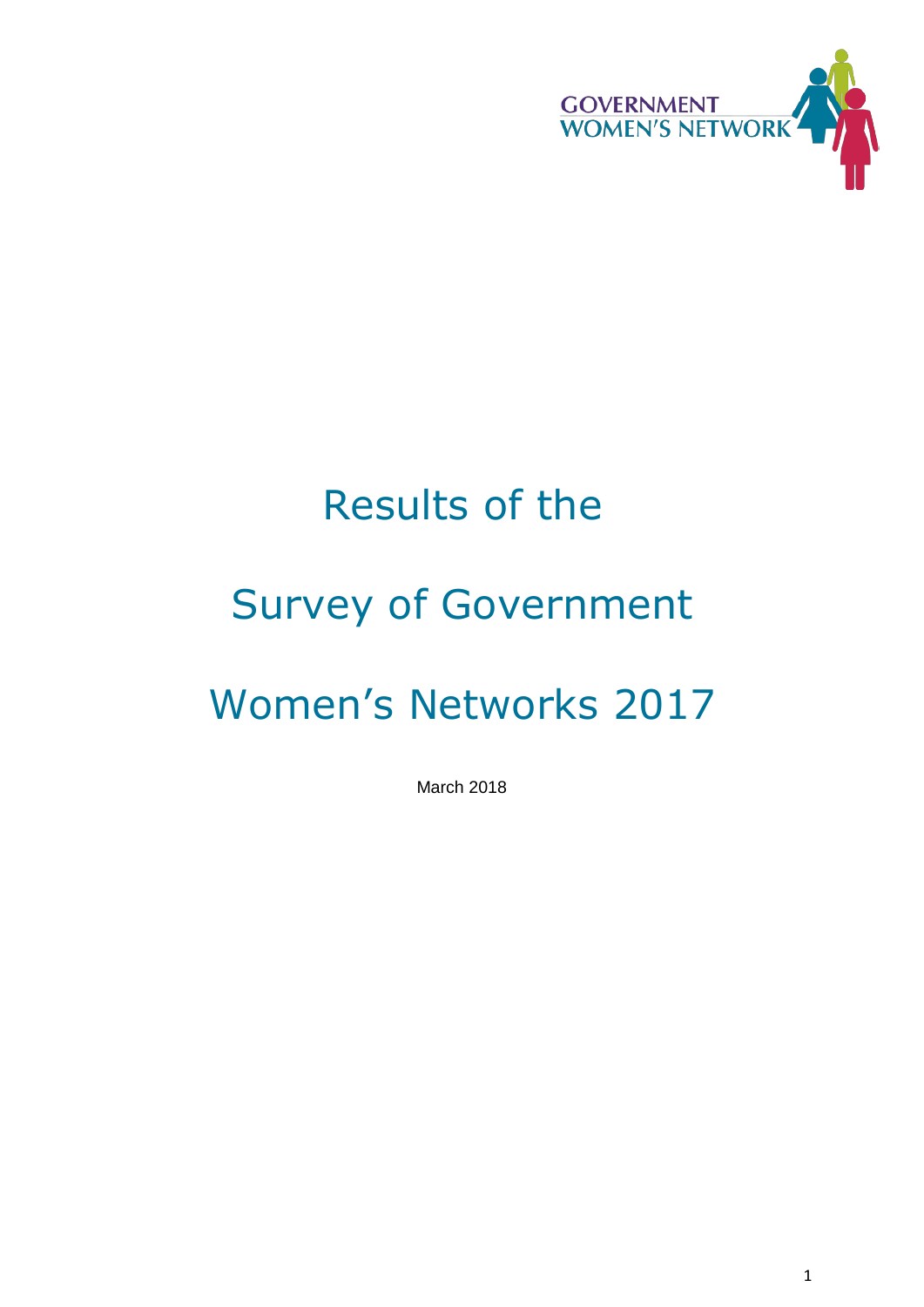# **Introduction**

- 1. A survey was conducted in November 2017 to gain an understanding of the number and maturity of the employee-led government women's networks, level of agency support, level of activity, topics of interest, and to get feedback about what the Government Women's Network (GWN)/Programme Director could do to help women or their networks.
- 2. This is the first formal survey about the status of government women's networks since GWN was launched in 2016. Having this information is useful for the Governance Group and Programme Director in guiding the future direction and forward planning for GWN. For more information about GWN see [www.gwn.govt.nz](file:///C:/Users/CHINLIZ/AppData/Local/Microsoft/Windows/Temporary%20Internet%20Files/Content.IE5/2ACX8SZN/www.gwn.govt.nz)

# Survey method

- 3. An email and link to an online survey was sent to one network representative from each network on the GWN mailing list in early November 2017. Where there was an out-of-office email, and an alternative contact person was identified, the email was forwarded on. Later in November, a reminder email and survey link was sent, including a soft copy (MSWord) version of survey. A copy of the survey is included as Appendix One.
- 4. Twenty-five responses were received and representatives from 17 networks completed the survey. Eight survey recipients did not complete the survey as they either did not have a network or felt their network was only in the initial stages of forming/developing. Responses were not received from a few established networks, therefore the results of this survey do not represent the perspectives of all government women's networks. A list of 25 networks that participated in the survey is at Appendix Two and the survey results are discussed below.

## Summary results

- 5. Top line results are listed below and are further discussed in this report.
	- Networks range from 'very mature with use of technology to connect with regional staff' to those that are starting early discussions.
	- Networks that are just starting are keen to get help from more established networks.
	- Most networks are led by a committee of volunteers versus a manager and committee or a specific staff member and committee.
	- Nearly 70% of agencies have Tier 2 managers' support and 50% had Chief Executive and senior management team support.
	- The top areas of interest for women in the networks are: seeking and using a mentor, career pathways and progression, managing parenting and caregiving, gender pay gap and actions, building a professional network and shared stories/career journeys.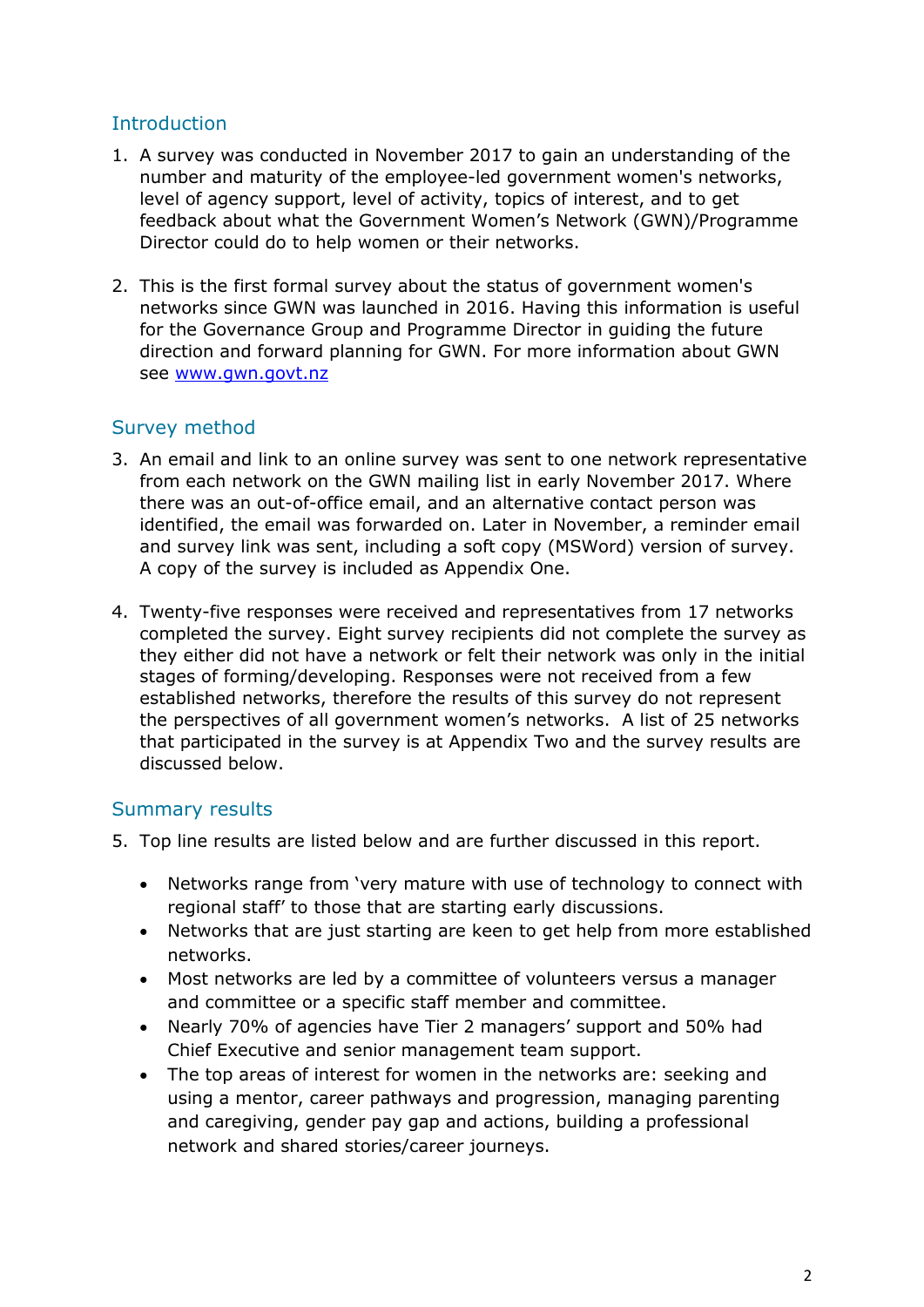• The challenges for networks were universal: shortage of time, staff turnover, staff capacity and/or capability to lead network-related actions, maintenance of momentum, lack of resourcing for events (including speakers), and gaining wider engagement across the organisation, including men.

# Leadership of the networks

- 6. There are different leadership models for the networks as follows:
	- eight (47%) are led by a committee of staff
	- six (35%) are led by a specific staff member and a committee
	- two networks (12%) are led by a manager/Director and committee
	- one network has not yet started at all.

# Maturity of networks

- 7. Seven networks (39%) have been operating two or more years, two for 3+ years - Treasury and IR. Five networks are not yet fully established and have expressed in interest in getting support from established networks such as advice, information, and reusable resources.
- 8. The Wellington Airport Women's Group is the first women's network in New Zealand Customs (Customs) and formed in May 2017. This is a good example of an employee-led network that has formed due to a localised common interest/need. Women in



different regions in Customs are looking at the network's model but have yet to set up a women's group in their respective areas.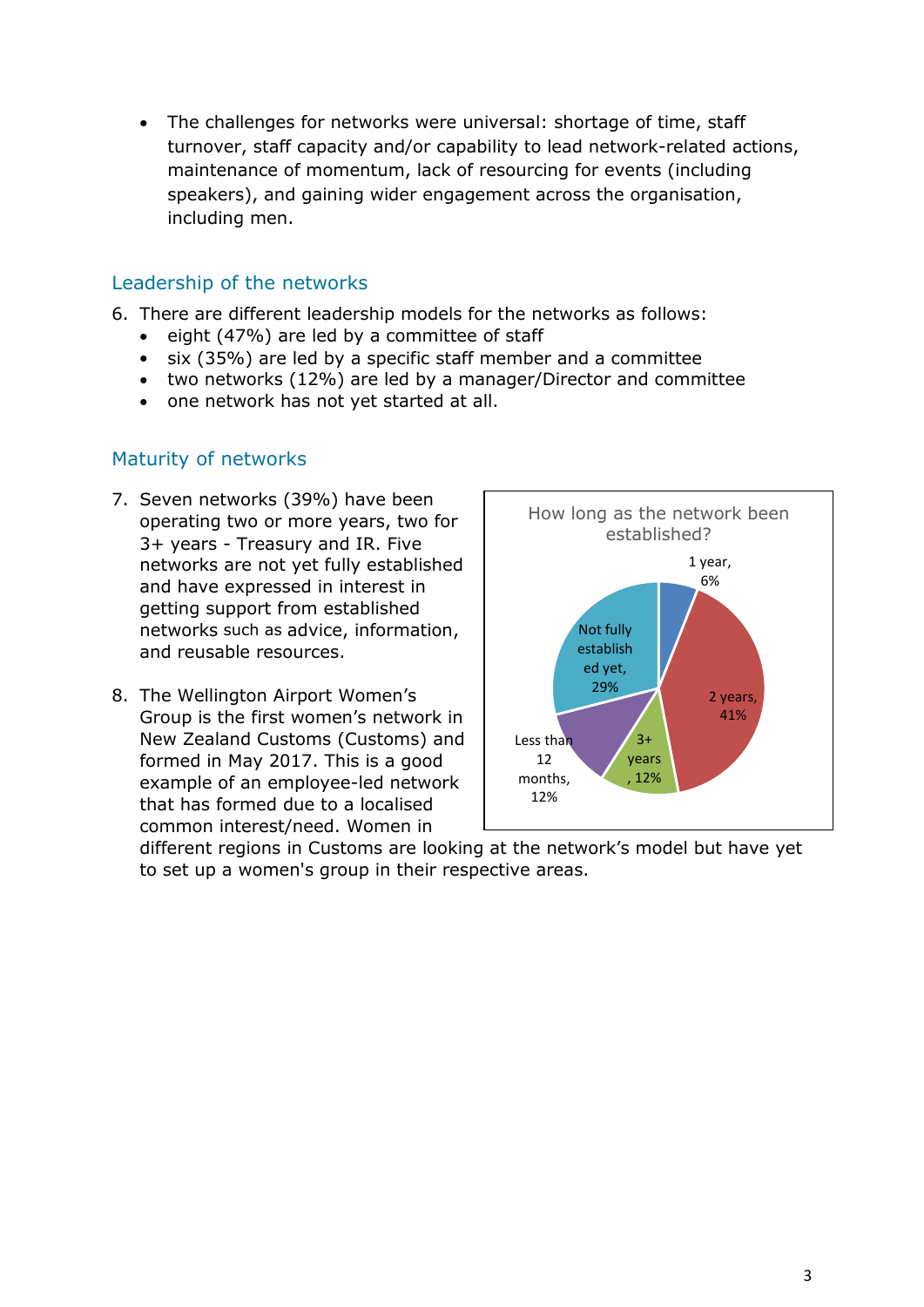# Networks and regional offices

- 9. Most of the respondents (71%) don't have regional offices/presences. Five (29%) respondents indicated they have regional offices; ranging from  $100+$ <sup>1</sup>, 13, 9, and 3.
- 10.Two networks (12%) considered they had engaged effectively with their regional staff whilst three (18%) had partially connected with their regional offices. IR has 13 regional offices and successfully connects with their regional staff using video conferencing to events, the use of the intranet for

**.** 



communications, and through branch representatives. Ministry of Justice (MOJ) runs most events with remote participation technology and has recently introduced local champions to support access to Wellington-hosted events, and to promote the Women's Network.

11.Independent of this survey, a few South Island women from a range of Christchurch-based agencies have specifically expressed to GWN an interest in more opportunities for face-to-face events. This could be the genesis for a Christchurch GWN.

## Membership of the network and frequency of events

- 12.In all agencies, invitations to network events are extended to all staff and there is no formal requirement to 'join' the network. Having said that, MOJ has over 500 members in their network and Ministry of Education (MOE) has approximately 200.
- 13.In general, a larger agency usually has a larger number of participants associated with the network. The number of attendees at network events varies depending on workloads, the time and day, the speaker/s and subject of the session, location, and conflicting opportunities. Network events held at agency's offices at lunch time tend to be most popular and accessible for staff. IR commented that they have "consistently high attendance at events". MOJ noted they have a "regular rhythm of updates, events and opportunities." One survey respondent noted that there were some women in their network that were unhappy that events were scheduled at lunch times versus work time.

<sup>&</sup>lt;sup>1</sup> Includes MOJ's courts, contact centres, legal aid offices and public defence service offices.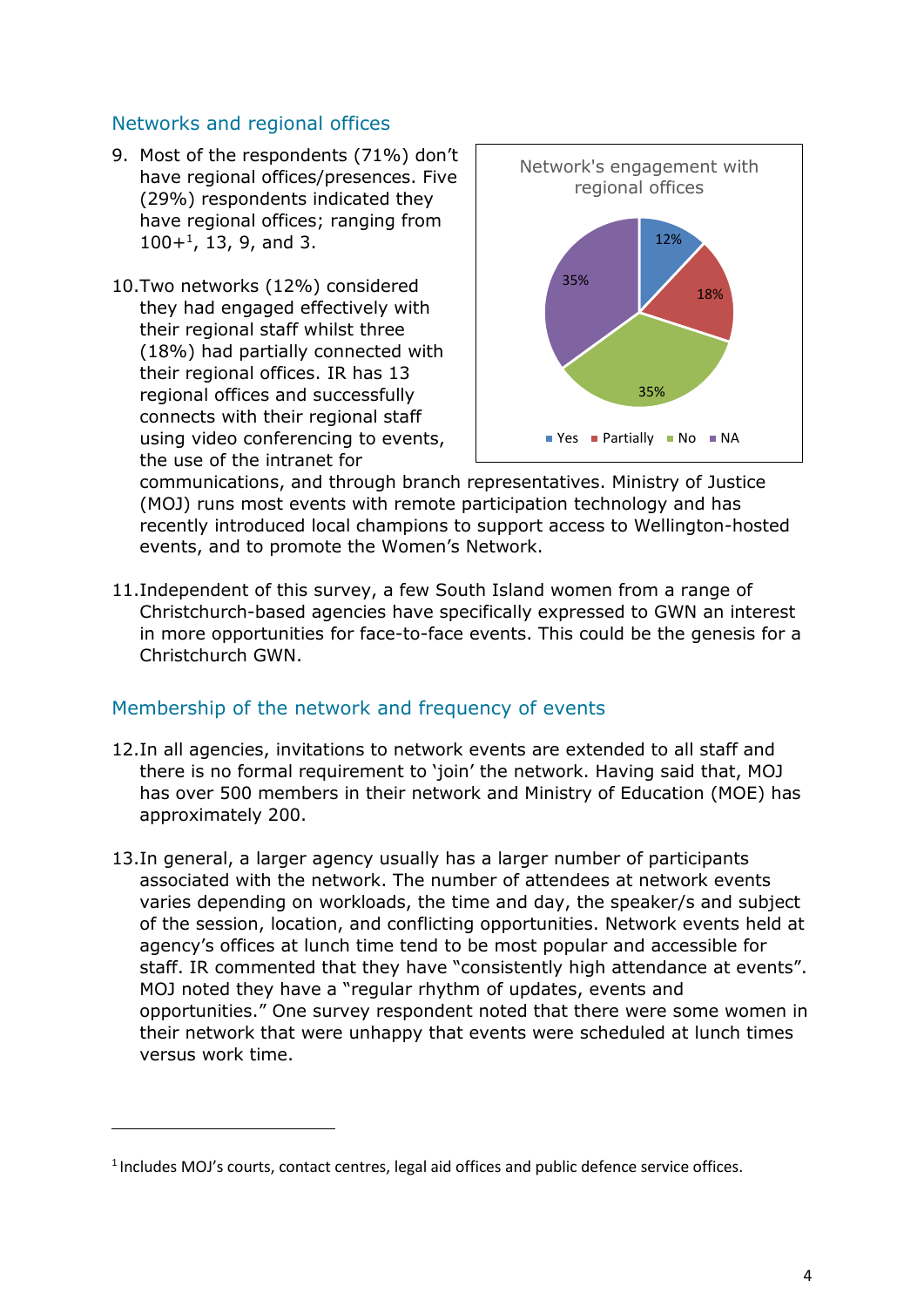- 14.The Auckland Government Women's Network (AGWN) is a semi-autonomous coordination structure that brings together Auckland-based government women. (Note: some women that are members of AGWN may already be affiliated with GWN through their agency in Wellington). There are over 120 separate government office sites and over 100,000 public servants in the wider state sector including Auckland Council, and three DHBs. Due to the physical spread of women in agencies in Auckland there are challenges in keeping AGWN active as a coordinated entity. AGWN has over 500 women on their mailing list from agencies across Auckland. Networking events in Auckland are particularly beneficial for creating connections and sharing learnings between agencies and across sectors. Recent AGWN networking/events have been held at the end of the business day; one was in the CBD and the other in South Auckland.
- 15.In terms of the frequency of events, networks are challenged by the reliance on volunteer effort, competing work priorities, skills and interests, staff turnover, agency size, geographic spread, lack of budgets and in one network, "lack of leadership (everyone is waiting for someone to take initiative)". Networks that include shift workers have additional difficulties with scheduling of events. One respondent commented, 'we would like to expand to quarterly but have not had the willing people with the capability'. Some networks are still relatively 'young' or 'still forming' so meetings have been for the committee versus events.
- 16.A few of the more mature and larger networks hold monthly events e.g. MOJ, IR, MOE. AGWN is aiming to hold four events per year and in both central and south Auckland. Quarterly events are held by MCH, Callaghan and DPMC.

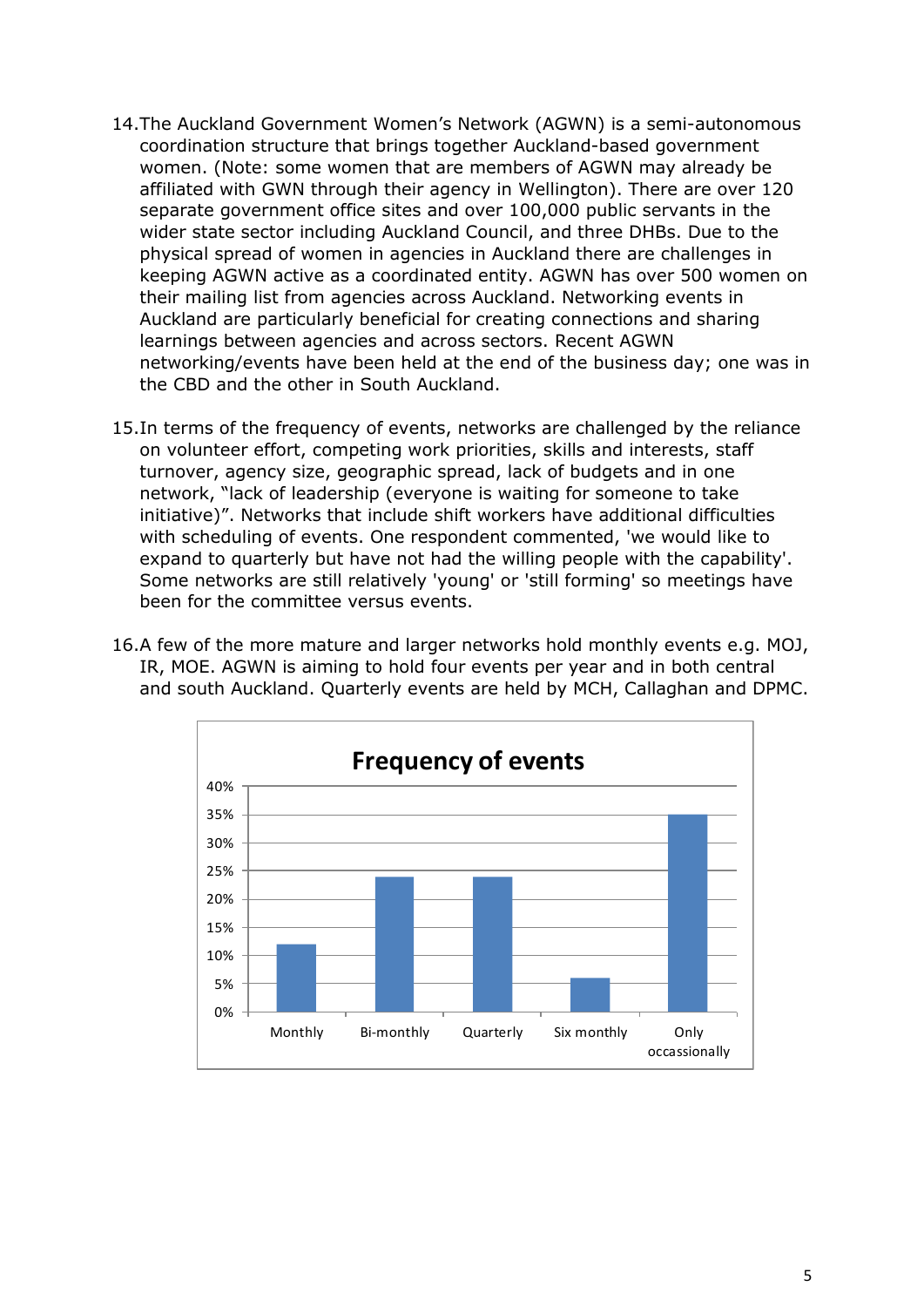# Diversity of networks

17. Respondents were asked to comment on the diversity of their network. Most networks (81%) self-indicated they were somewhat or very diverse. For those that were diverse, they also indicated that this included male attendees at events. Only one (6%) indicated their network was not diverse at all. This network is still in development.



# Branding

- 18.Information about each network's vision statement, logo, tag line or specific areas of focus was also surveyed. Two networks have a vision statement and five agencies have a logo; two have reused/adapted the existing GWN logo and two networks are still developing their logos. MOJ's Women's Network has a logo, tagline (Supporting our Women) and a suite of branded templates on the intranet that can be used to promote the network. The sense is that branding builds recognition, consistency in approach, and projects a sense of quality. Examples of the templates are shown in Appendix Three.
- 19.Callaghan Innovation's Women in Leadership Network has a Maori name- He Kōpuapua Hine Arorangi which literally means, the pooling of women aspiring to the skies.

#### Areas of focus for networks

20.Nearly 70% of networks identified very specific areas of focus. These were identified either in their establishment documents or over time as part of the planning for their programme of events. Of those networks that responded to this question there were a range of foci identified. The commonalities between networks include: sharing information; supporting each other; supporting the agency's diversity and inclusion goals; connecting across the agency and a range of areas for skill-building. Two agencies specifically mentioned a focus on supporting GWN. The areas of focus identified by networks are included in Appendix Four.

#### Resources available for sharing with other networks

- 21.Seven (41%) networks indicated they had resources that could be shared with other networks. For those agencies that are still developing, they have expressly indicated they would like more resources/support in this area. Examples of resources that are available for sharing include:
	- speed mentoring kit (available on [www.gwn.govt.nz\)](http://www.gwn.govt.nz/)
	- resources for a mentoring programme
	- event ideas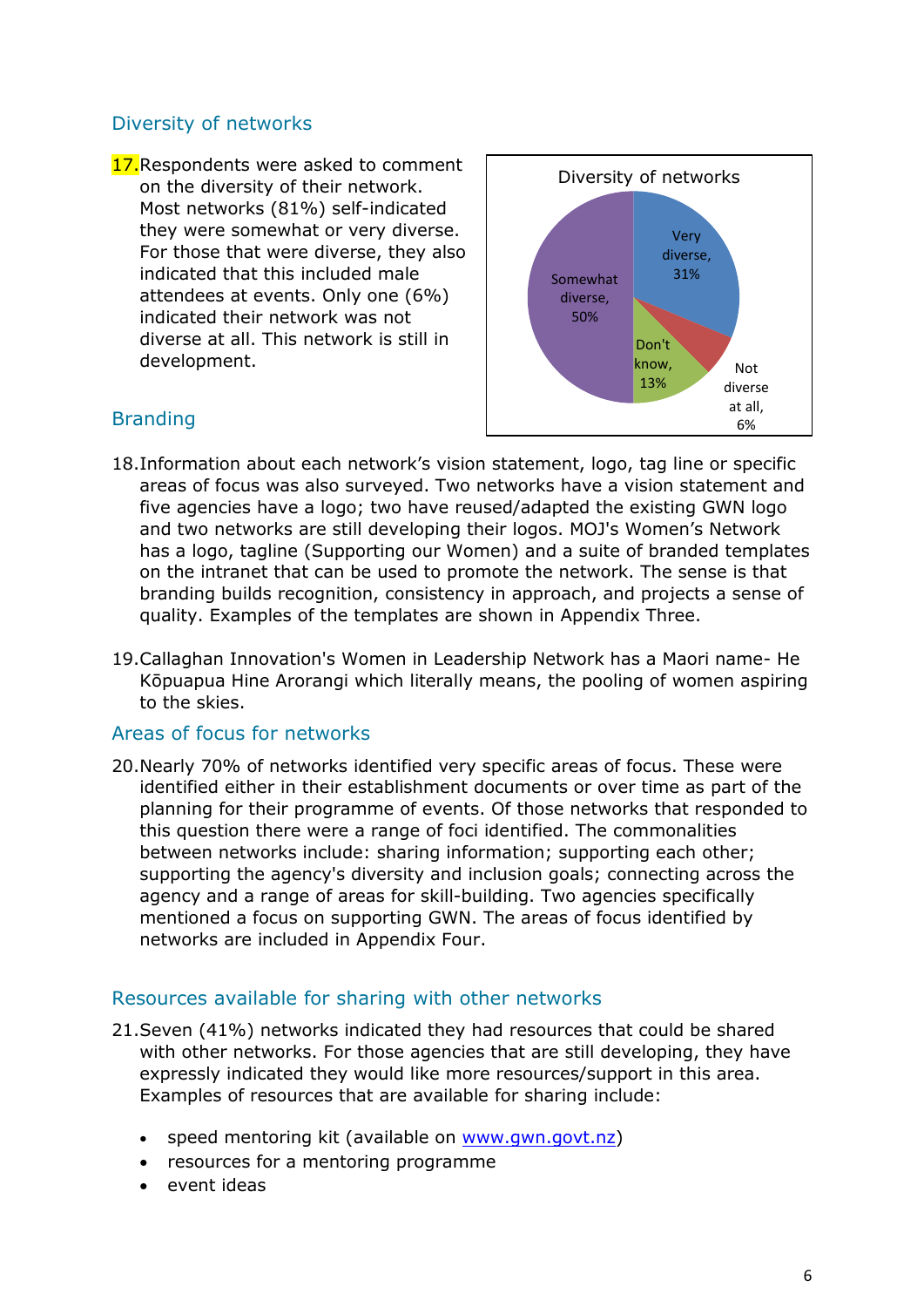- terms of reference, purpose/goals of network
- presentation on pay equity
- questions that have been used for internal panels
- network events (extend invitations to other networks)
- survey questions that could be used when scoping the establishment of a network.

Note: AGWN has stated that they would like to extend invitations to events to agency networks active in Auckland and to share toolkits, once they are finalised.

# Women's network and support from their agency

- 22.There is a range of management support for the networks as shown in the graph below. One agency is right at the start of the process of considering establishing a network so has not yet sought formal support. A few agencies received funding for network events. Under "Other" the following comments were recorded about agency support:
	- Funding for professional development activities is specifically earmarked for the women's network.
	- Our immediate manager funds lunch for our meetings.
	- AGWN is not an agency network and the primary source of support is from GWN and active members of the working group (largely at tier 4 and below).



## Achievements for networks

23.A wide range of achievements were identified by survey respondents. Networks cited the value of getting started, growing the membership and engaging with staff across their agency. The bulk of the successes identified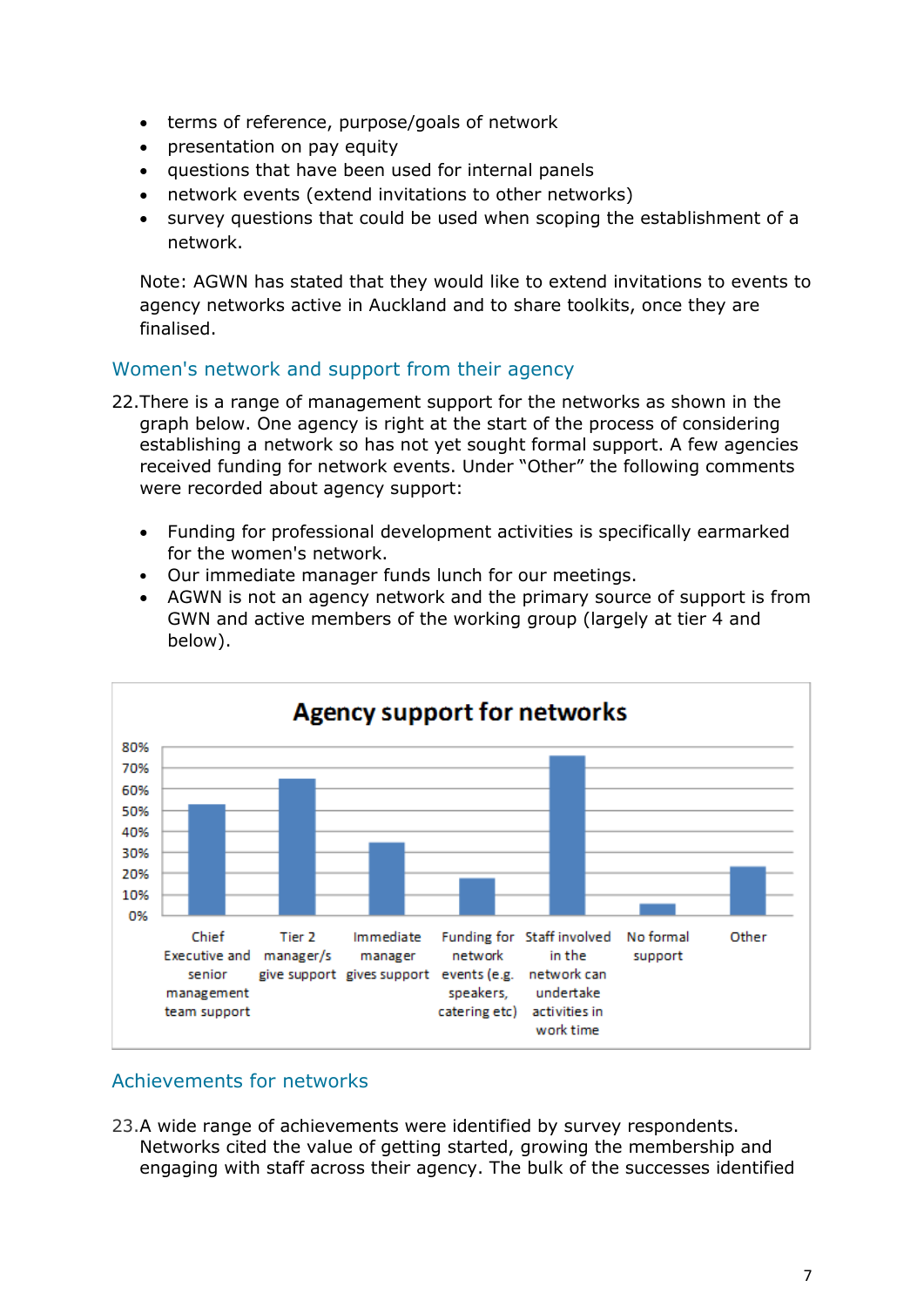related to events that had been held e.g. speed mentoring, mentoring programme, hosting a youth panel speaker and discussions sessions, attendance at events that had been promoted via GWN e.g. Women in Public Sector Summit or other events. Specific achievements identified by two networks were, "drawing Ministry attention to important women's events and issues and having "built a sisterhood where we openly discuss issues instead of hoping they will go away." These latter comments fit with external literature on the benefits of networks, both to individual women and management.

24.One network acknowledged, as their achievement, the engagement of the Chief Executive (CE) with the network where he shared his views on pay parity and listened to women's experiences. A culture change initiative that related to inclusiveness was also initiated by the same CE. Another network has gained the support of an ELT member as a sponsor. Two networks identified their achievements as including: a workplace Facebook page and another, the use of technology to connect with regional staff. Two agencies noted career development opportunities - one agency has sponsored, through the network,125 development opportunities for women and another agency noted two women in the network have moved into more senior roles. The successes identified through the survey are listed in Appendix Five.

## Challenges for networks

- 25.There are common challenges facing all networks that reflects the voluntary nature of them. The challenges identified can be grouped into the following categories:
	- People: capacity, capability to lead and maintain momentum, availability of skills, turnover, planning and prioritising activities, high dependency on key people, small size of agency.
	- Lack of funding available for events or speakers.
	- Wider engagement: across teams in an organisation, reaching all women (part time, parental leave, all levels of an organisation), reaching regional staff (without the tools), diverse interests and needs across the workforce (e.g. topics of interest), and encouraging men to engage.

26.The challenges identified by respondents are listed at Appendix Six.

#### Highest areas of interest for information and advice

27.Survey respondents were invited to select, from the list given, the areas of interest for women in their network for further information and advice. The table below shows the six areas of highest interest overall. These topics and prioritisation will be taken into consideration in GWN's forward planning.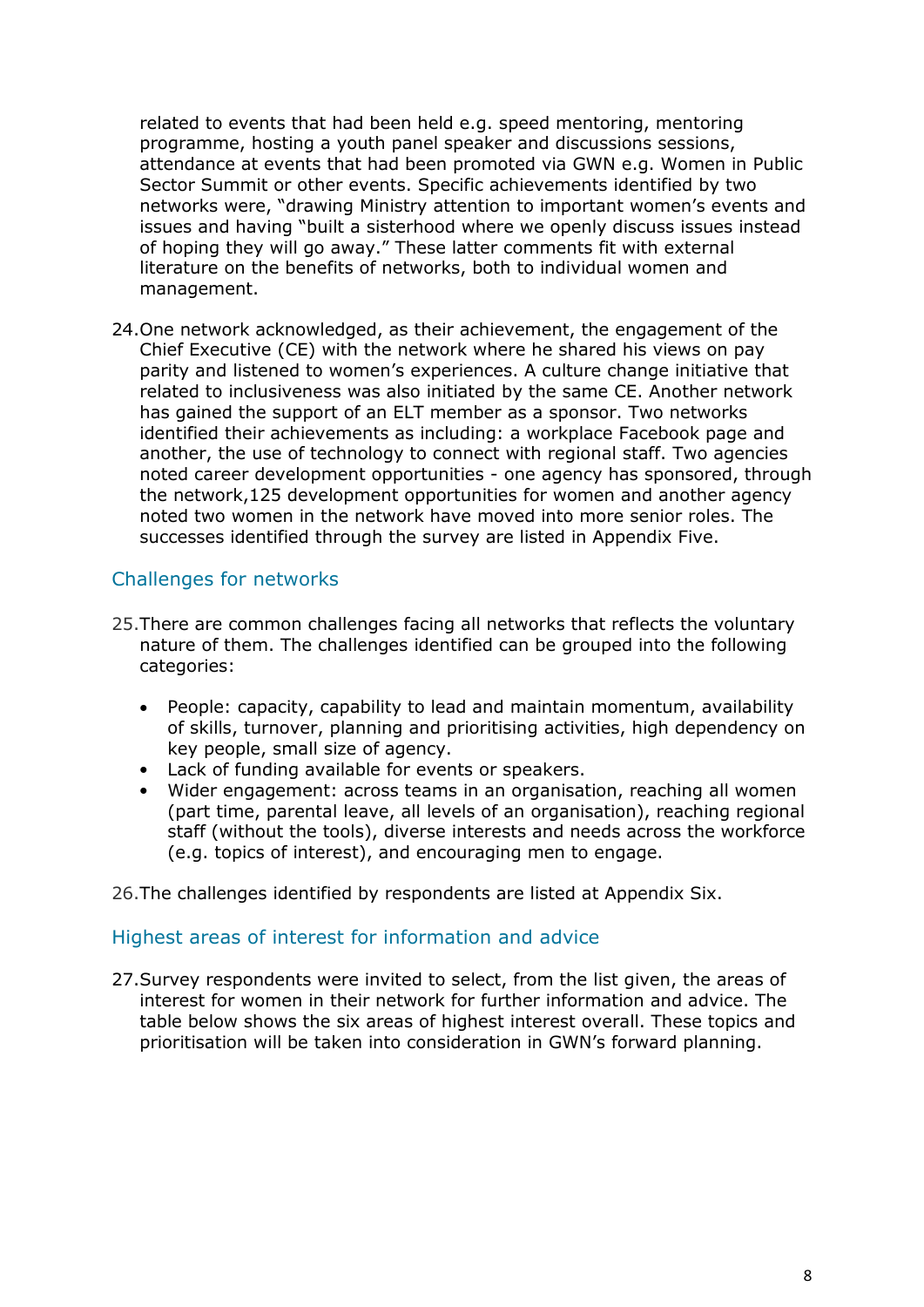

- 28.The following topics listed below were prioritised by individual networks but when all responses were combined these topics appeared to be less popular overall. This highlights the need to be cognisant of different organisational settings and the needs of different networks in GWN's forward planning.
	- Effective communication skills for women
	- Negotiation skills (remuneration)
	- Negotiation skills (flexible work arrangements)
	- CV and interviewing skills
	- Developing a LinkedIN profile.

# Suggestions for GWN or the Programme Director to help Government women to achieve their potential

29.When asked, respondents suggested that GWN or the Programme Director could support women or networks to achieve their potential by doing the following:

#### **For women**

- Hosting, organising or promoting events to share information, experiences, resources, learnings and provide opportunities for networking
- Sharing resources amongst networks such as toolkits, lists of potential speakers
- Profiling government women
- Influencing HR on diversity matters or ensuring that senior management are aware of GWN and will actively support it.
- Providing opportunities to learn from one another.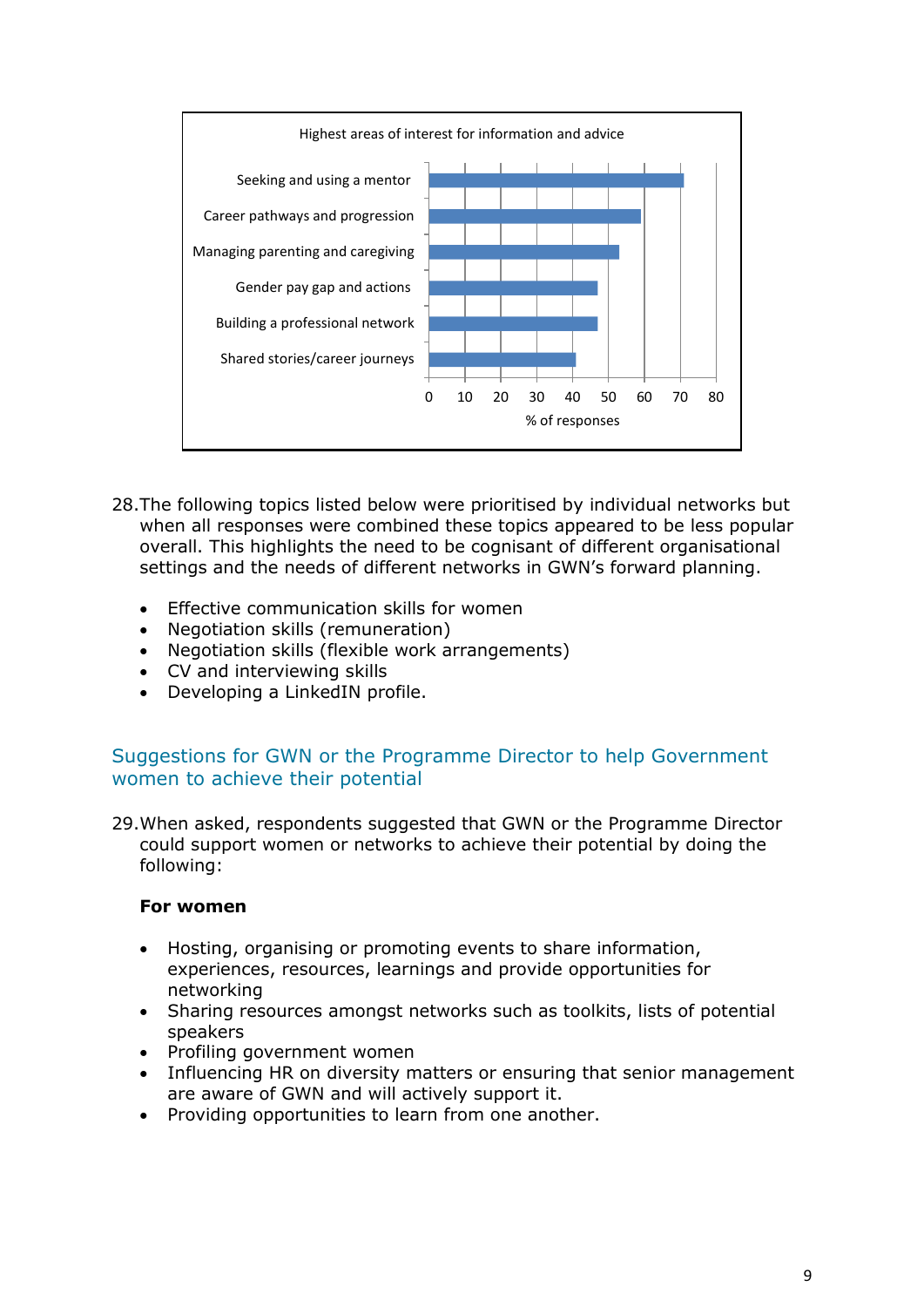#### **For networks**

- Organising seminars and speeches and help to fund/partner events
- Holding regular meetings of network representatives to discuss resources available
- Supporting network representatives to support their network leaders
- Sharing resources of common interest e.g. logos, taglines, toolkits, list of successful events, best practices for setting up a new network, toolkits for International Women's Day, Suffrage Day, talking points to help progress networks, assist smaller networks to build/embed in their agencies by helping them to partner with larger agencies
- Sharing lists of potential speakers
- Connecting people and sharing communications and information between networks
- Providing a vision and pathway for networks
- Providing administrative and strategic support funding for events and communication e.g. webinars, newsletters, collaboration space, online Ted-type talks
- Continuing to support the Women in Public Sector Summit
- Providing a link with industry-based women's networks e.g. Women in IT or lawyers.

30.The full list of suggestions from networks is at Appendix Seven.

#### General comments from networks

- 31.General comments from respondents are a useful gauge of the interest/issues/concerns in the networks. We noted the appreciative comments made by some respondents about the recent increased communications and events that GWN has been involved in co-hosting in Wellington.
- 32.For many networks, there is some uncertainty about GWN (its role, the people that are 'behind GWN' or 'joining' GWN). Further work is needed to address this.
- 33.One respondent suggested that, "ongoing centralised support and funding for GWN across a longer-term business plan is required; discretionary effort is not a sustainable resourcing model." A similar sentiment was echoed in a comment about the risks to the sustainability of AGWN without paid resourcing.
- 34.One respondent noted that, more work needs to be done to encourage a culture shift across government/agencies with respect to support for networks (and greater diversity).

## Conclusions and recommendations

35.Within the GWN there is a wide range of employee-led women's networks in terms of maturity, level of activity, participation from staff and level of 'support' provided by an agency. It's particularly encouraging to know there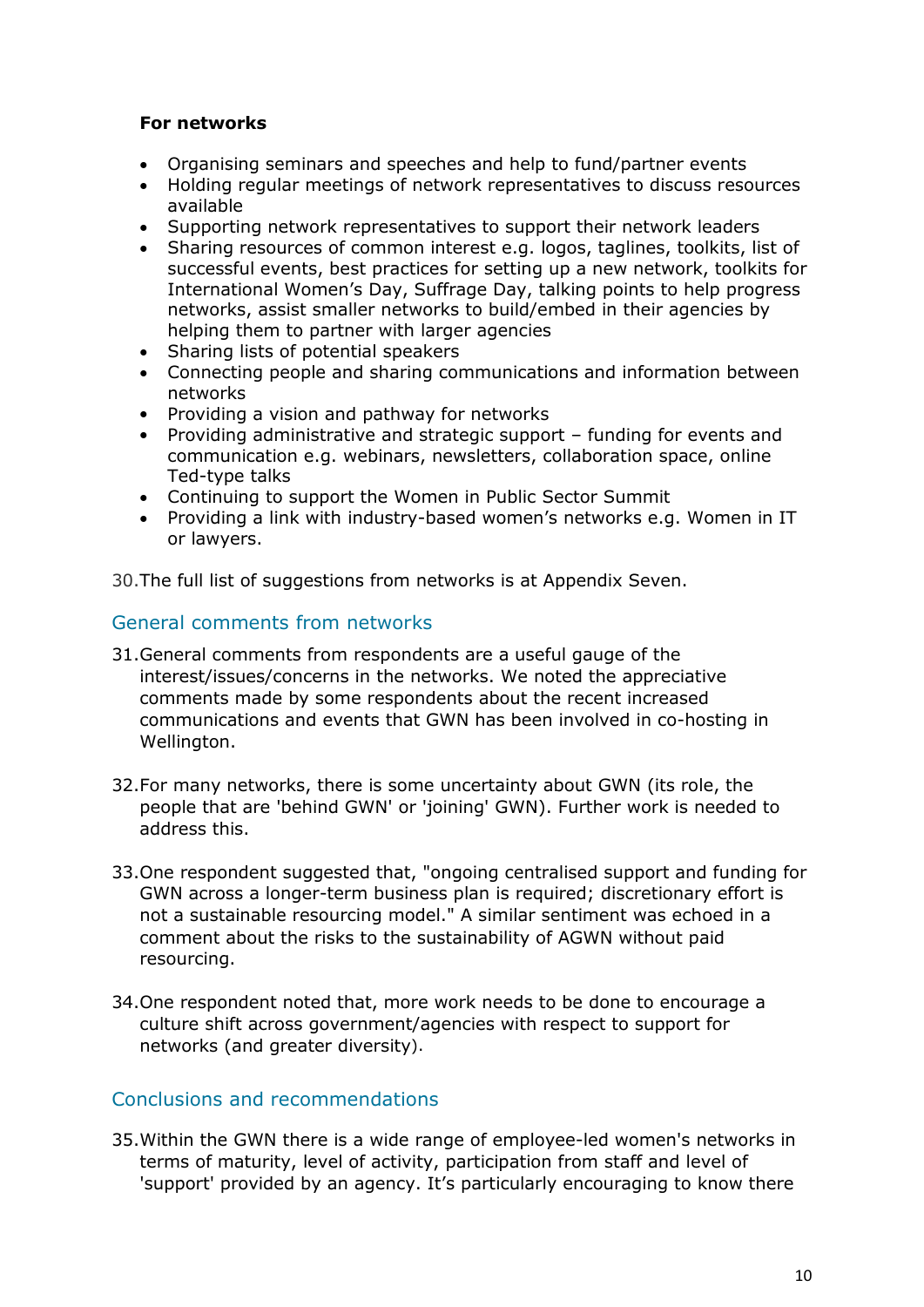are several new networks in formation, so more women will reap the benefits in due course. Networks fulfil a valuable role in agencies by enabling people in networks and between networks to connect, share information and resources, learn, improve awareness, provide a forum for discussion about topics that are relevant to women workers, hear motivational stories or stories of lived experiences and overall to motivate and empower staff.

- 36.Some agencies provide specific support for their networks (e.g. funding or specific development opportunities and funding for events) and some reach out and connect with their regional offices. Each network is self-determining and what they can achieve is in part influenced by the leadership model, the interests and availability of their people, their skills, resources, and to an extent, the amount of management support available. The networks with greater access to resources are generally better organised and deliver 'events' more regularly and consistently. Overall, the motivation for the networks remain consistently about sharing information, providing support, and helping to improve skills and knowledge for women.
- 37.All networks suffer from the same issues such as: lack of capacity and funding, maintenance of momentum, staff turnover and gaining broader engagement (e.g. regional staff, staff with different employment arrangements, and men). MOJ and IR are doing well reaching their regional staff as they have the technological tools available. Other agencies with regional offices often don't have the same technology available.
- 38.GWN fulfils an important overview and 'information hub' role. More can be done to explain this and with the right tools the information and resources can be more readily and quickly shared between networks. Ideally, the Programme Director can facilitate the coordination of networks/resources to enable more women to benefit from various events and existing resources. For example, sharing toolkits, coordinating agencies to jointly run an event, recording a guest speaker and then posting the recording so others can benefit (if they can't attend the event), connecting with other networks e.g. Women in IT to combine efforts or share events. Effective communication channels will be required to efficiently and quickly disseminate this information.
- 39.Network representatives are a valuable information conduit between GWN and networks and currently they remain a relatively untapped resource. In the future, more work needs to be done to ensure there is a clear understanding of GWN, the networks, the purposes and functions of the distinct roles and how these interact to ensure that the relevant information is shared and that the impact of people's efforts are maximised.
- 40.More resourcing, capacity and in-kind support for GWN and networks is desirable and this has also been a clear message from the survey. GWN could support this through improved engagement and communication with stakeholders, including into senior management levels at each agency.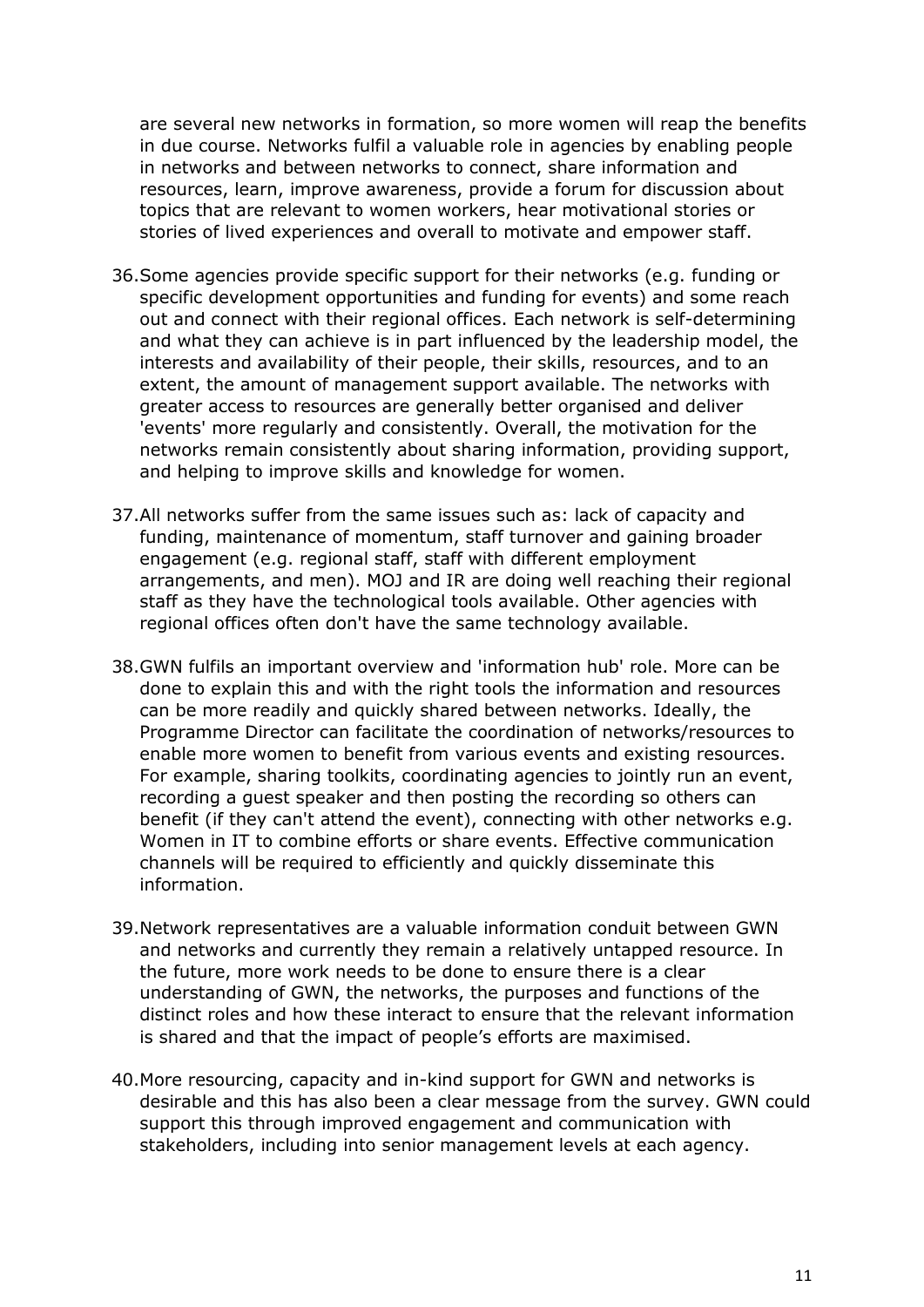41.The survey has provided valuable information about the networks as well as their achievements, challenges, and suggestions for GWN. The information will be used to inform the future planning and actions for GWN. Recommendations are listed below and will be considered by the GWN Governance Group and Programme Director.

# Recommendations

It is recommended that GWN:

- Clarifies GWN's vision, goals, purposes, activities, key personnel, and role of network representatives, and shares this information with stakeholders
- Raises GWN's profile, particularly the achievements of networks and government women and encourage key stakeholders, including seniorlevel representatives in each agency, to support the resourcing of networks to ensure their sustainability and the consequential benefits for women and agencies can be realised
- Provides networks with leadership; communicates the vision, pathways and clarifies the relationships between GWN, agency networks, other networks
- Promotes the value of women's networks and encourages and supports those agencies without a network to start one.
- Influences, participates, provides comments on gender-related issues, policies etc., where appropriate on behalf of Government women
- Collates existing resources from networks and makes them available to all, especially the newer networks using an efficient and effective channel
- Develops a list of potential speakers that networks can access
- Shares information about the events/activities that other networks have successfully undertaken to provide inspiration to other networks and to achieve efficiencies
- Identifies and consults with 'mature' networks that could provide 'support' to newer networks
- Identifies good practices in agencies and shares these e.g. effective methods to connect with regional staff, regional champions, (i.e. what works)
- Considers the topics for future GWN events based on those ranked of 'higher interest' in the survey
- Continues to connect GWN and its networks with other professional women's networks or third parties to identify the opportunities for collaboration, partnering, or sponsorship
- Explores the need for and options for a GWN presence in the South Island, drawing in part on the AGWN model.

\*not in order of priority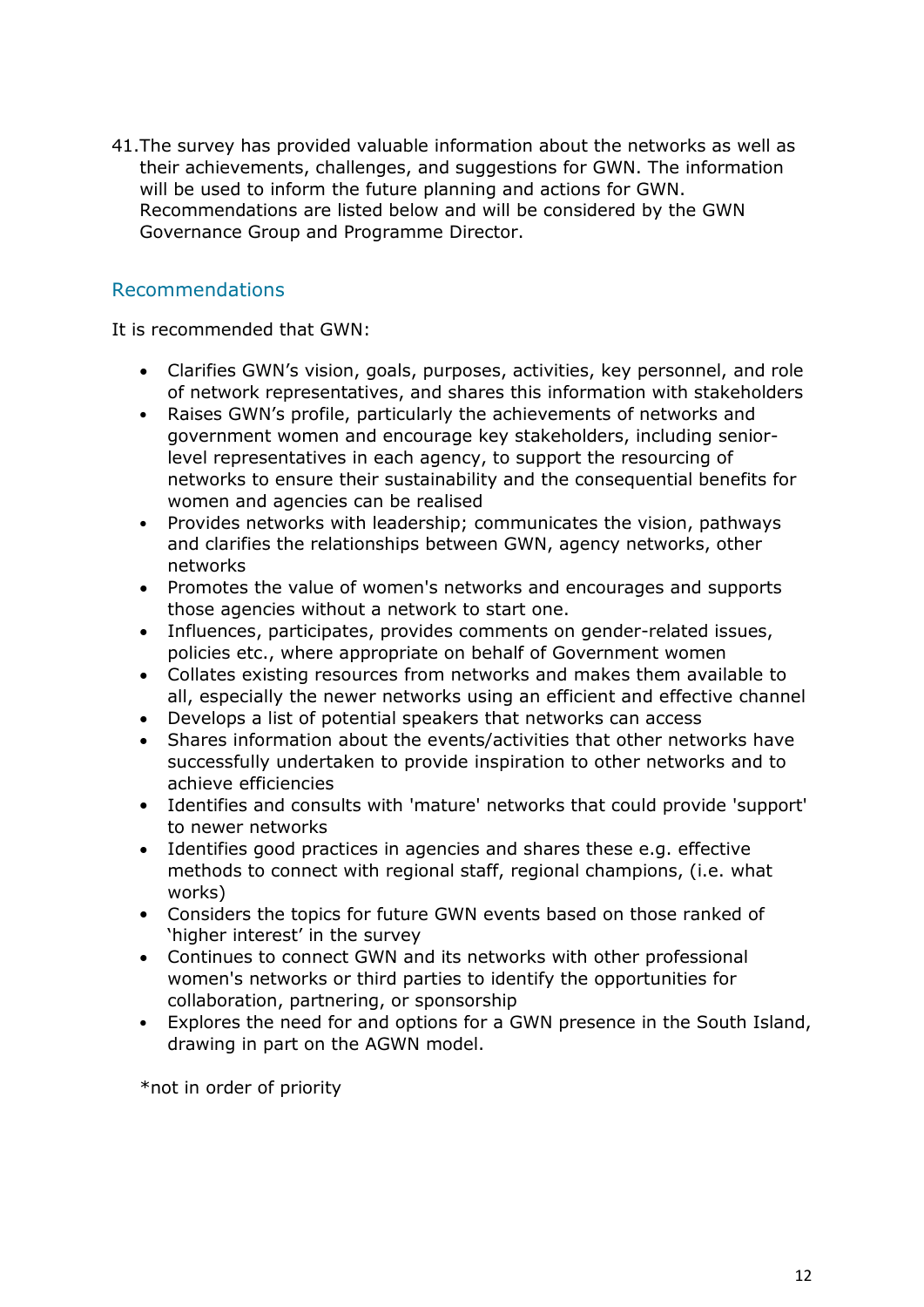# Appendix One – Survey of Government Women's Networks

Please help to shape the future of the Government Women's Network (GWN) with your feedback.

We would like to know about your women's network, how active it is, what are your areas of focus and how GWN can help Government women. Please consult with members of your women's network when completing this survey.

1. How long has your women's network been operating?

| О                                  | 3+ years                                                            |  |
|------------------------------------|---------------------------------------------------------------------|--|
|                                    | 2 years                                                             |  |
|                                    | 1 year                                                              |  |
| O                                  | Less than 12 months                                                 |  |
| O                                  | Not fully established yet                                           |  |
|                                    | 2. Does your women's network cover regional offices?                |  |
| О                                  | Yes                                                                 |  |
|                                    | <b>No</b>                                                           |  |
|                                    | How many offices? (please specify)                                  |  |
|                                    | 3. Has your network successfully engaged with women in the regions? |  |
| O                                  | Yes                                                                 |  |
|                                    | Partially                                                           |  |
|                                    | <b>No</b>                                                           |  |
|                                    | N/A                                                                 |  |
|                                    | Comments                                                            |  |
| 4. Who leads your women's network? |                                                                     |  |
| О                                  | Manager and a committee                                             |  |
|                                    | Specific staff member and a committee                               |  |
|                                    | Committee of staff (co-leading)                                     |  |
| Other (please specify)             |                                                                     |  |
|                                    |                                                                     |  |

5. How many staff have joined your women's network?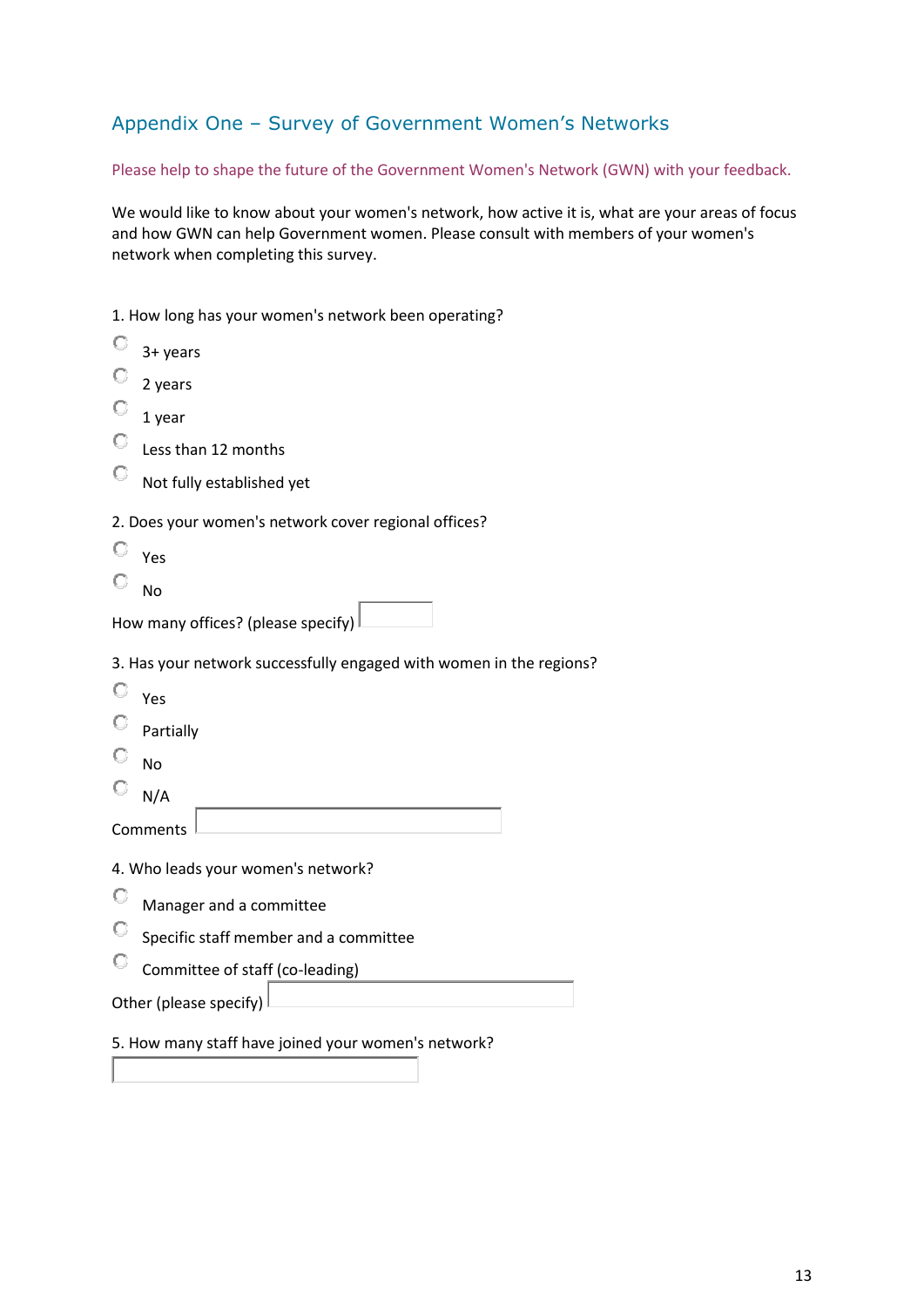6. How diverse is the membership of your women's network? (e.g. members are at different stages

of their careers, come from different parts of the organisation, are a range of ages, ethnicities,

gender etc.)

- $\circ$ Very diverse
- $\circ$ Somewhat diverse
- O Not diverse at all
- O Don't know
- 7. Does your women's network have a vision statement, logo, tag line, specific areas to focus on?

(please share these with us below)

- П Vision statement (please share this with us)
- П Logo
- $\Box$ Tagline (please share this with us)
- $\Box$ Specific areas to focus on (please share these with us)

| Comments $L$ | m |  |
|--------------|---|--|

8. Does your women's network have resources that you would like to share with other networks?

e.g. activities/events/presentations/toolkits etc.

Yes

O No

If yes, please specify

9. How frequently are your women's network events held?

 $\mathbb{C}$  six monthly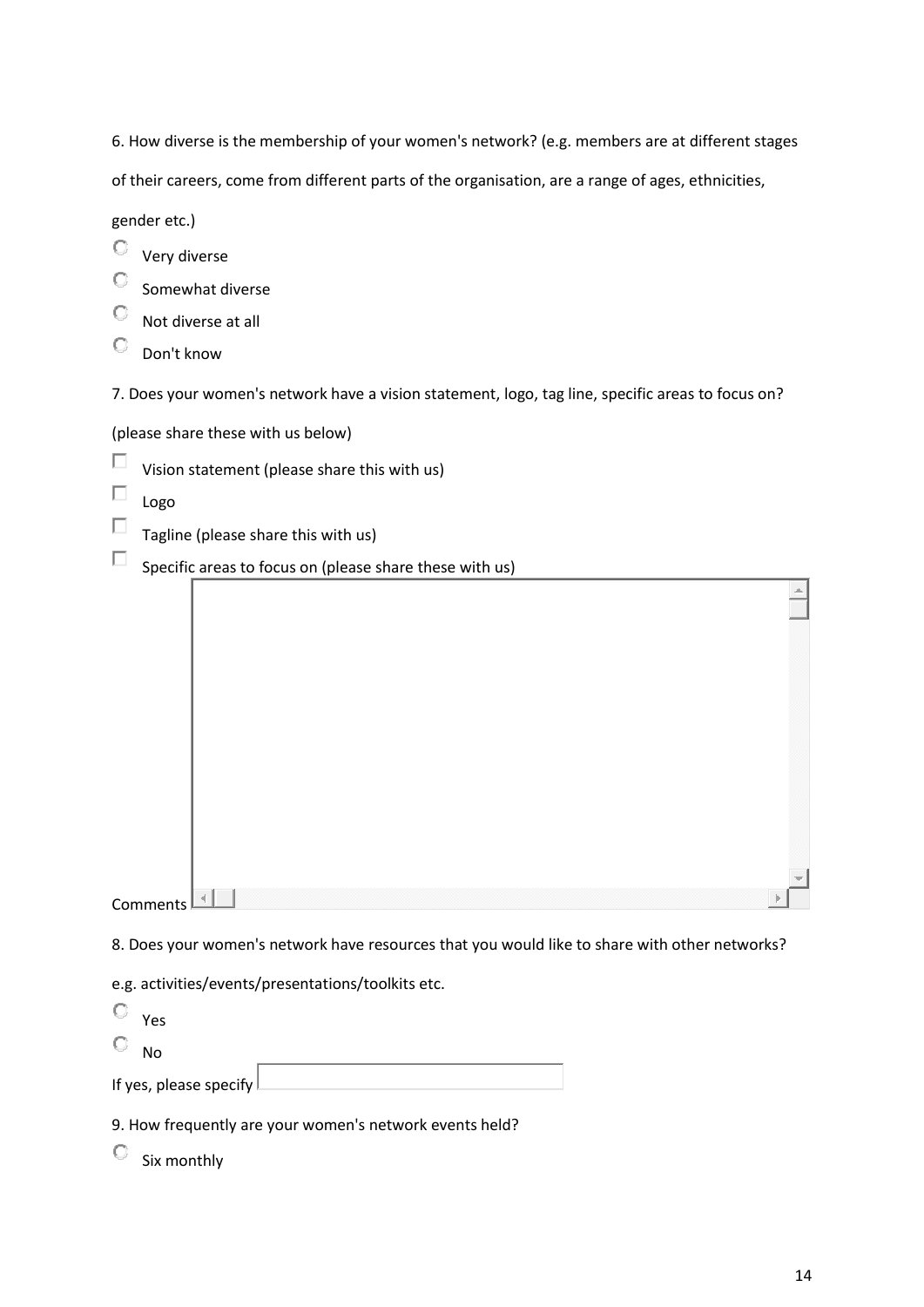| Quarterly                                                           |  |  |
|---------------------------------------------------------------------|--|--|
| Bi-monthly                                                          |  |  |
| Monthly                                                             |  |  |
| Only occasionally                                                   |  |  |
| Comment                                                             |  |  |
| 10. What support does your women's network have from your agency?   |  |  |
| Chief Executive and senior management team support                  |  |  |
| Tier 2 manager/s give support                                       |  |  |
| Immediate manager gives support                                     |  |  |
| Funding for network events (e.g. speakers, catering etc)            |  |  |
| Staff involved in the network can undertake activities in work time |  |  |
| No formal support                                                   |  |  |

П Other (please specify)

11. What are the top 3 achievements for your women's network so far?

12. What are the top 3 challenges for your women's network so far? w 0

13. What are the top 5 topics that members in your women's network would like more

information/advice about to help them achieve their potential?

- $\Box$ Effective communication skills for women
- $\Box$ Negotiation skills (remuneration)
- $\Box$ Negotiation skills (flexible work arrangements)
- $\Box$ CV and interviewing skills
- $\Box$ Seeking and using a mentor
- П Shared stories from others about their career journeys
- $\Box$ Career pathways and progression - advice and information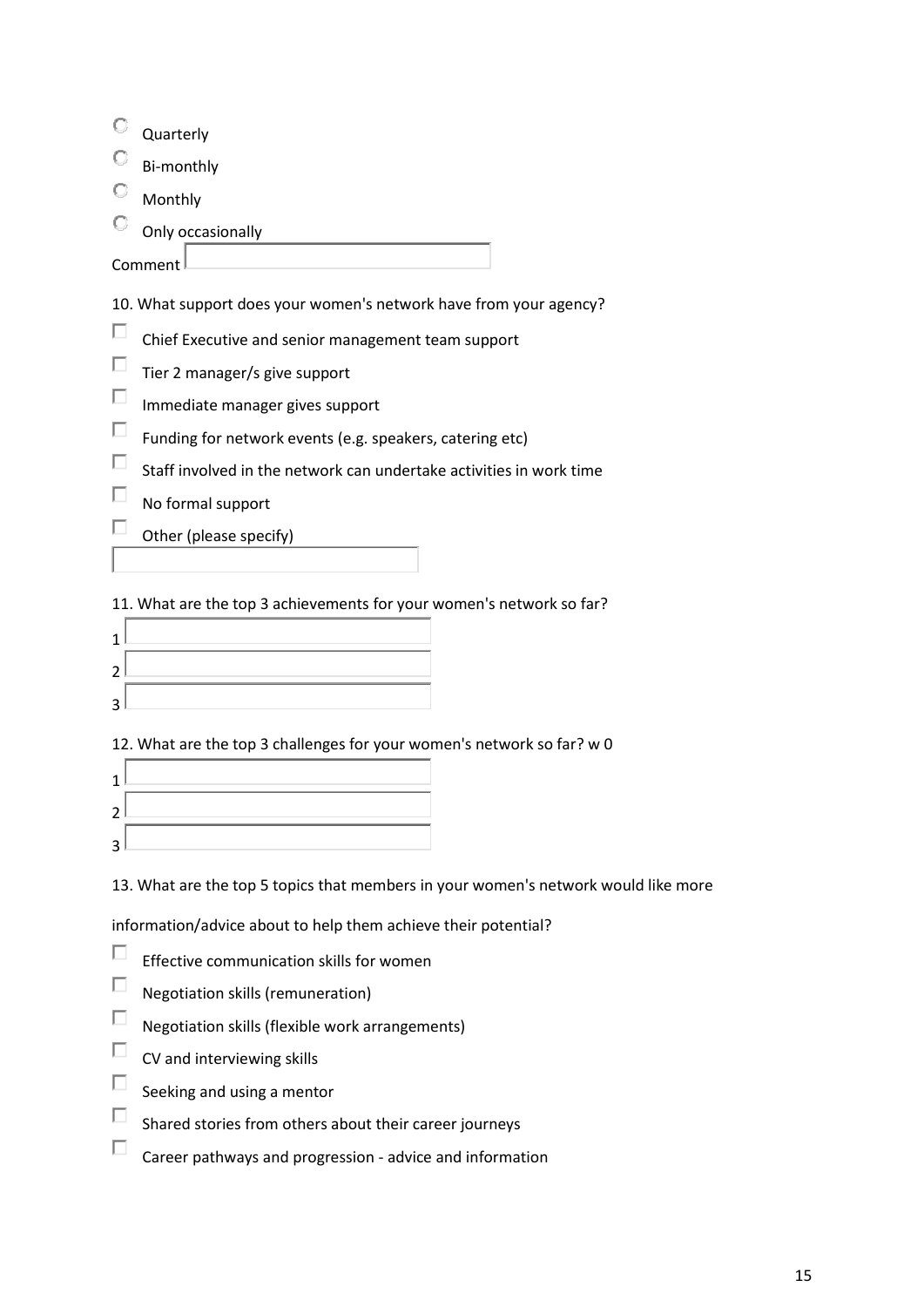- $\Box$ Building a professional network
- $\Box$ Developing a LinkedIn profile
- $\Box$ How to manage parenting/caregiving and working
- П How to change careers
- Π. Gender pay gap and what actions can be taken

Other (please specify)

14. What can the Government Women's Network or Programme Director do to help Government

women to achieve their potential?

15. What can the Government Women's Network or the Programme Director do to help or support your women's network?

| ________ |  |
|----------|--|

#### 16. Do you have any general comments?

17. Information about your agency

| Name of contact person I |  |  |
|--------------------------|--|--|
| Agency l                 |  |  |
| City/Town L              |  |  |
| <b>Email Address</b>     |  |  |
| Phone Number             |  |  |
|                          |  |  |

Thank you for your input. We look forward to sharing the results in due course.

DONE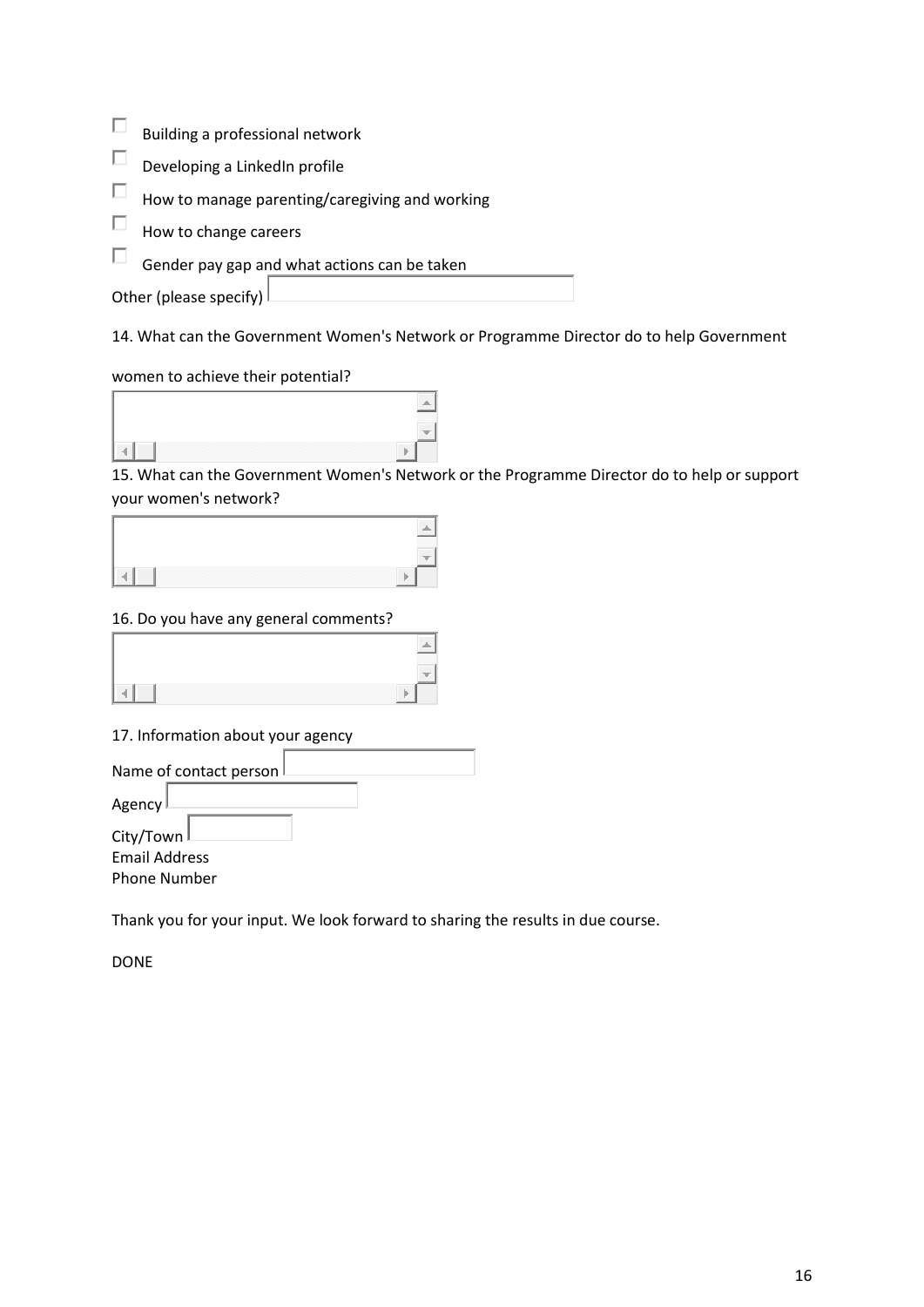Appendix Two – Network representatives that responded to the invitation to participate in the survey

#### $ACC*$

Auckland Council\* Auckland Government Women's Network (AGWN) Callaghan Innovation Civil Aviation Authority (CAA)\* Department of Corrections (Corrections) Department of Conservation (DOC)\* Department of the Prime Minister and Cabinet (DPMC) Education Review Office (ERO)\* Inland Revenue (IR) Min of Education (MOE) Ministry of Health (MOH)\* Ministry of Justice (MOJ) Ministry for Culture and Heritage (MCH) Ministry for the Environment (MFE) Ministry for Vulnerable Children (MVCOT) Ministry of Transport (MOT) NZ Customs Service – Wellington Airport Women's Group (Customs) NZ Transport Agency (NZTA) Parliamentary Counsel Office (PCO)\* Serious Fraud Office (SFO) SuperU\* Treasury (Tsy) Wellington City Council (WCC) Women of the New Zealand Intelligence Community (WNZIC)

\*Did not complete online survey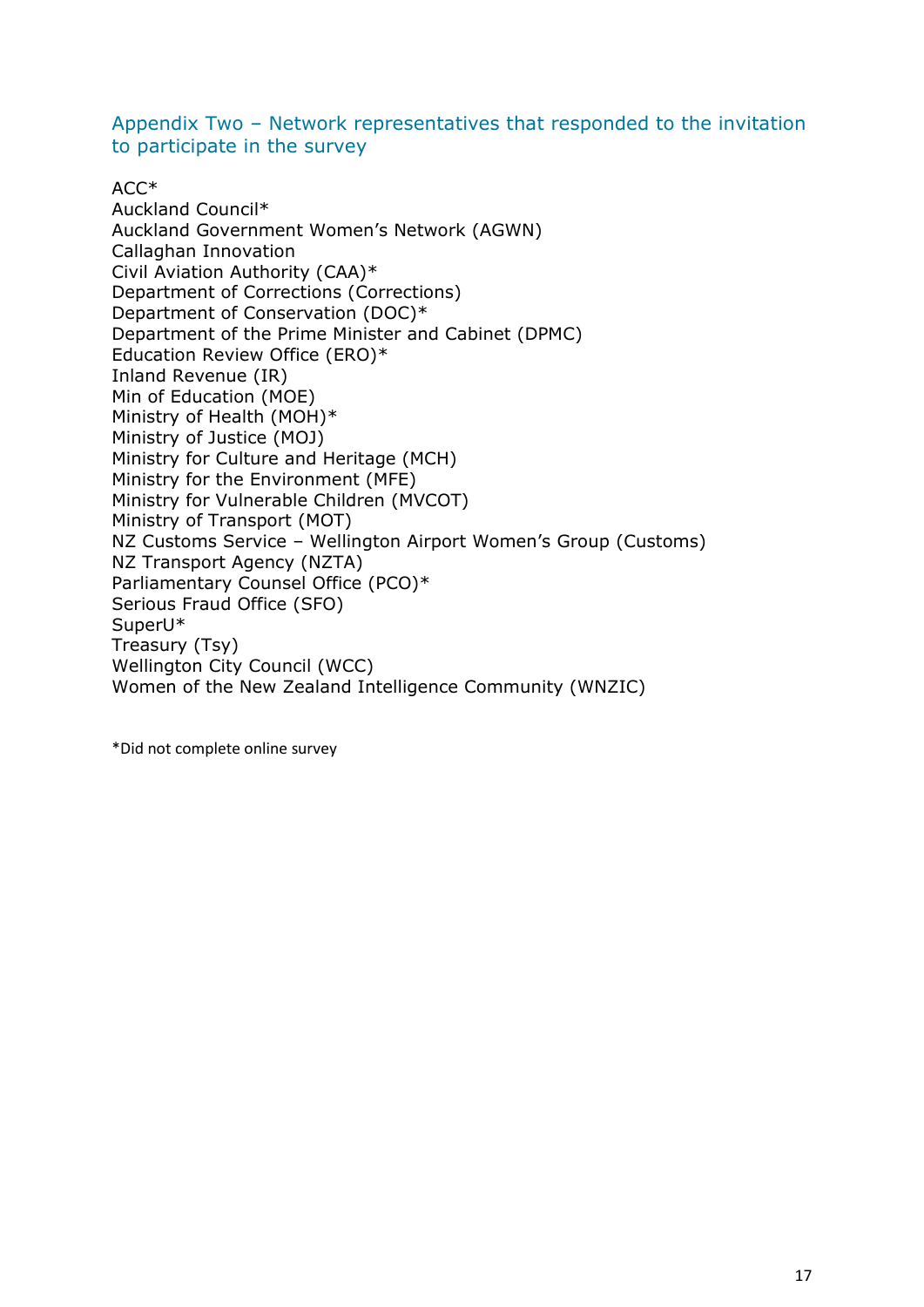# Appendix Three – Examples of branded templates

Examples of branded templates that are available on the MOJ intranet for people to use to promote/support the Women's Network events and information.





Powerpoint template

Icons with facts and figures that can be reused

nen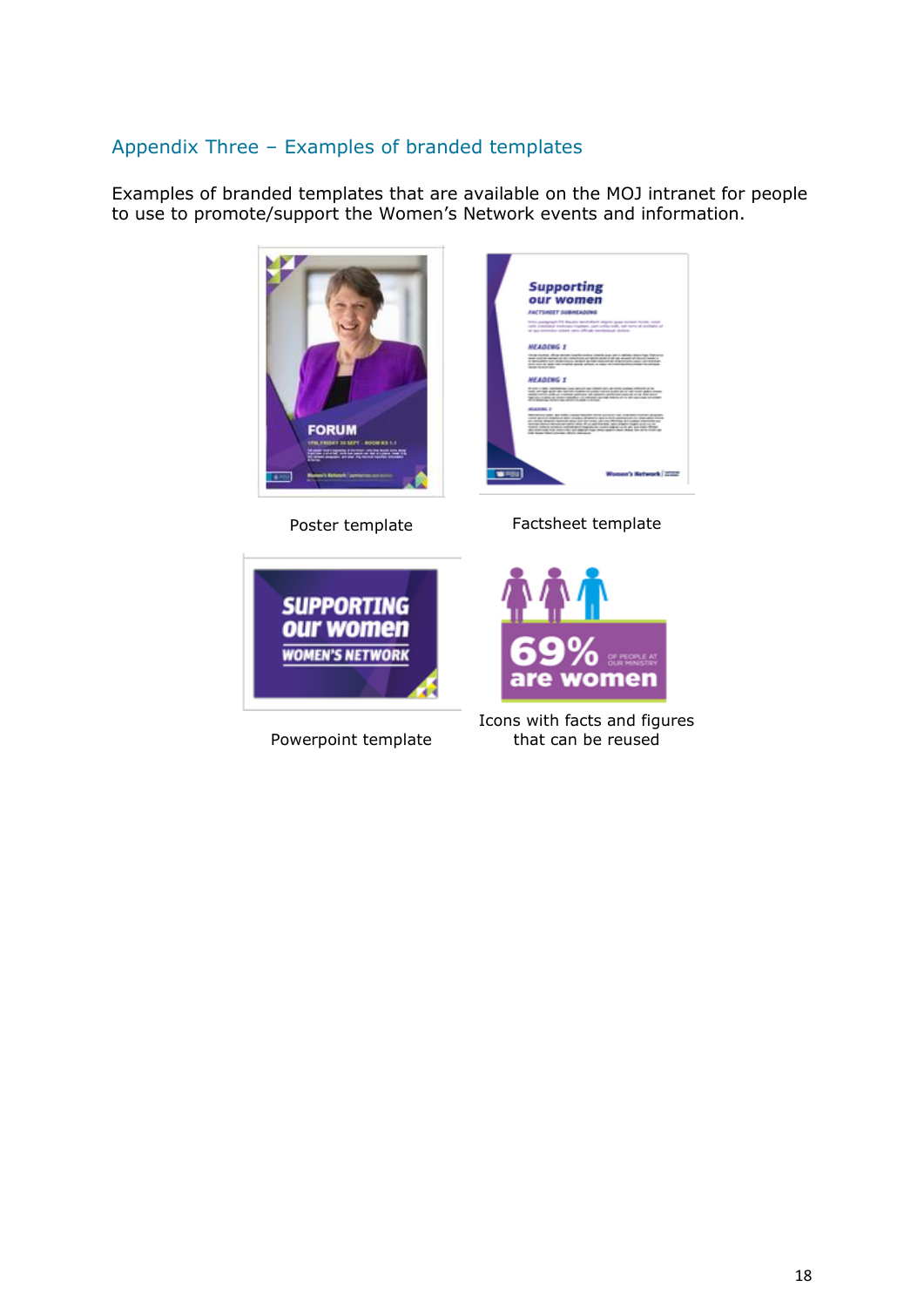# Appendix Four – Areas of focus at some agencies

| <b>IR</b>   | Goals of the group:                                                    |
|-------------|------------------------------------------------------------------------|
|             | Deliver a schedule of network events that support and                  |
|             | encourage engagement by women in the workplace.                        |
|             | Encourage the establishment of, and support existing<br>$\bullet$      |
|             | branches of, the Women's Network for our people outside of             |
|             | Wellington.                                                            |
|             | Engage with other women's networks and groups within the               |
|             | public service to learn from our public-sector colleagues and          |
|             | share ideas and resources.                                             |
|             | Encourage use of the discussion forums and resource links<br>$\bullet$ |
|             | found on the LearnIR web page.                                         |
|             | Contribute to IR's wider diversity goals.<br>$\bullet$                 |
|             | Promote the purpose of the group outlined above.<br>$\bullet$          |
| Corrections | How to negotiate salary<br>$\bullet$                                   |
|             | Mentoring opportunities<br>$\bullet$                                   |
|             | Guest speakers sharing their career journeys                           |
|             | Mindfulness activities                                                 |
|             | How to be more connected with other women in the                       |
|             | department and network/support each other.                             |
| <b>MFE</b>  | Three streams at one stage: Youth, Leadership, STEM                    |
|             |                                                                        |
| Customs     | We look to support and mentor each other to attain our career          |
| (Wellington | aspirations. We also share issues and discuss how we can               |
| Airport     | overcome barriers in our workplace.                                    |
| Women's     |                                                                        |
| Network)    |                                                                        |
| <b>DPMC</b> | Flexible work                                                          |
| <b>TSY</b>  | Focus on supporting GWN                                                |
| <b>SFO</b>  | Focus on supporting GWN                                                |
| <b>MOJ</b>  | To promote the interests of women in the Ministry of Justice and       |
|             | support our women to achieve their personal and professional           |
|             | goals. Priorities for 2018 are:                                        |
|             |                                                                        |
|             | Continue to strengthen our reach<br>٠                                  |
|             | Encourage our men to be our allies                                     |
|             | Understand our impact                                                  |
|             | Support system-wide diversity and inclusion priorities                 |
|             | Explore new opportunities                                              |
|             | Ensure the sustainability of the Women's Network                       |
|             |                                                                        |
|             |                                                                        |
|             | (from MOJ Women's Network 2018 plan)                                   |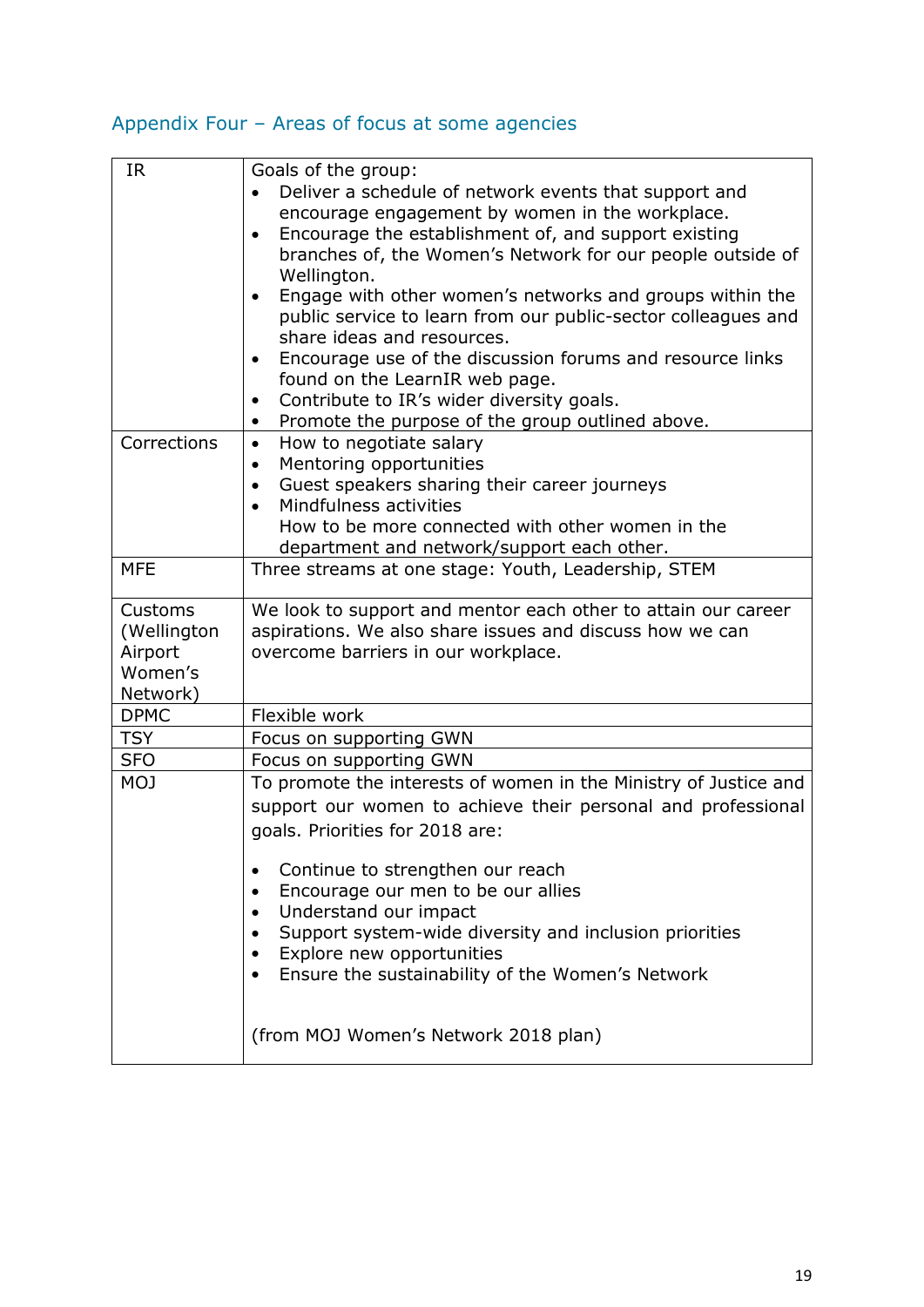# Appendix Five – Achievements identified by networks

| <b>Category</b>      | Achievements (as expressed by respondents)                             |
|----------------------|------------------------------------------------------------------------|
| Career Development   | Sponsoring 125 development opportunities in 2017                       |
|                      | 2 women have moved into more senior roles                              |
|                      | Some of us made it to cultural intelligence training with Diversity NZ |
|                      | Mentoring pilot                                                        |
| Connection, sharing, | Attracting a group of women who are keen to make a difference          |
| supporting           | Establishing a branch network                                          |
|                      | Getting started x3                                                     |
|                      | Awareness of other networks                                            |
|                      | Fostering a sense of connection among women at the Ministry            |
|                      | Growing membership list                                                |
|                      | Have built a sisterhood where we openly discuss issues instead of      |
|                      | hoping they will go away                                               |
|                      | <b>Growing interest</b>                                                |
|                      | We keep going                                                          |
|                      | Feeling empowered and more confident to deal with inappropiate         |
|                      | comments                                                               |
| Events               | Education on a range of issues of interest to women at the Ministry    |
|                      | Around 5 events hosted in Auckland                                     |
|                      | Mentoring programme and speed mentoring events                         |
|                      | A regular rhythm of updates, events and opportunities                  |
|                      | Succesful events                                                       |
|                      | Successful and varied events with high profile speakers                |
|                      | Hosting a youth panel                                                  |
|                      | Speaker and discussion sessions on various topics                      |
|                      | Awareness (ongoing) of women focused events                            |
|                      | Consistent high attendance at events                                   |
|                      | Drawing Ministry wide attention to important women's events and        |
|                      | issues                                                                 |
|                      | Seminar series                                                         |
| <b>GWN</b>           | <b>Awareness of GWN</b>                                                |
|                      | Involvement in GWN events and groups                                   |
|                      | <b>Contributions to GWN</b>                                            |
|                      | <b>Attendance at GWN summits</b>                                       |
| Senior Management    | Chief Executive's engagement with the network and sharing his views    |
|                      | on pay parity and listening to women's experiences                     |
|                      | Getting an male executive member to be our sponsor                     |
|                      | CE's strong commitment to further reduce gender pay gap                |
|                      | Culture change initiative related to inclusiveness                     |
|                      | Finding an ELT sponsor                                                 |
| <b>Technology</b>    | Using virtual technology for people to access events outside of        |
|                      | Wellington                                                             |
|                      | Workplace Facebook page (internal)                                     |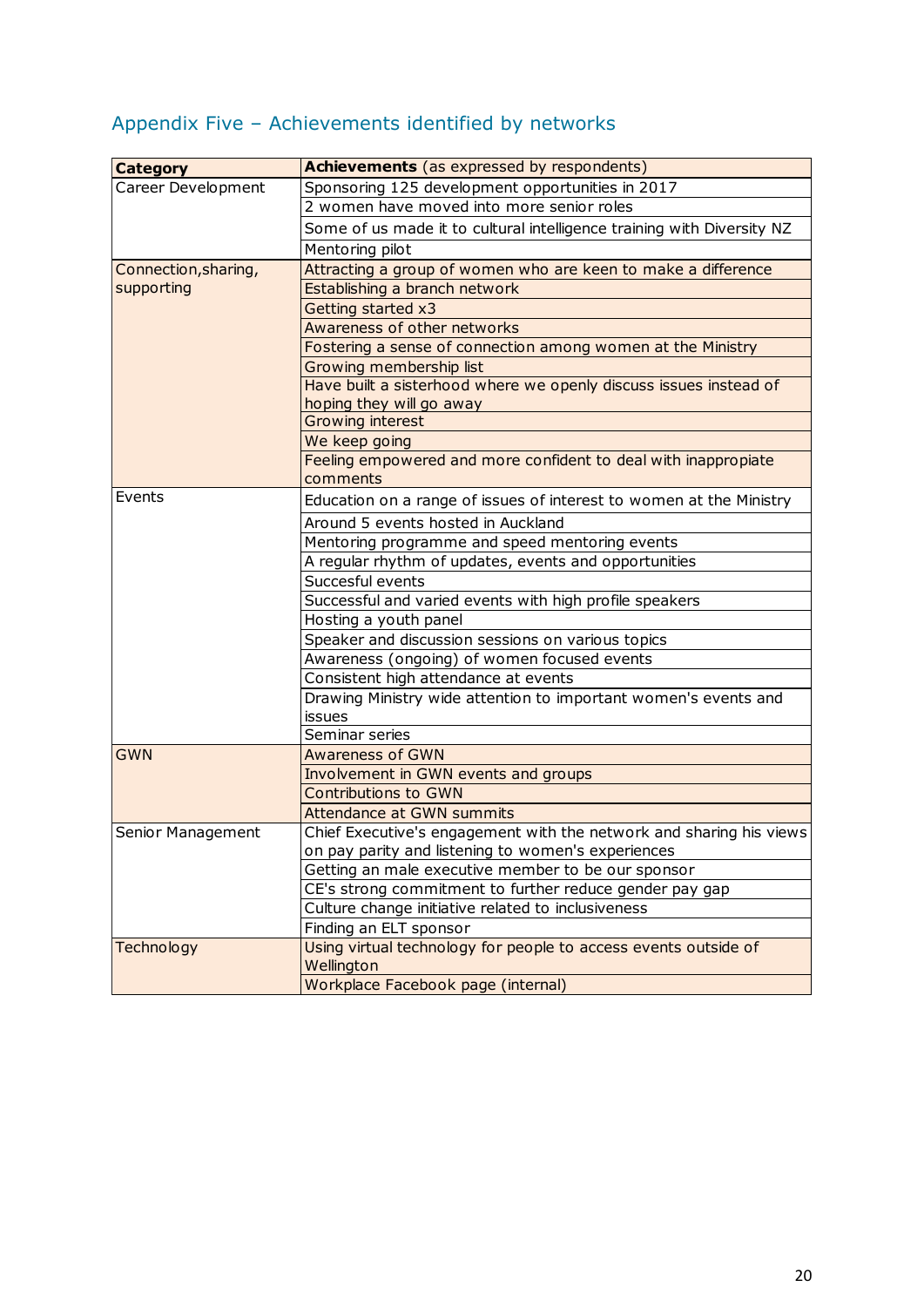| <b>Category</b>           | <b>Network challenges</b> (as expressed by respondents)              |
|---------------------------|----------------------------------------------------------------------|
| Awareness                 | Awareness of what is available                                       |
| Diverse audience          | Very large and diverse audience                                      |
|                           | Agency size                                                          |
| Linking with other groups | Connecting more widely with other women's network                    |
|                           | Linking with other womens groups                                     |
| No resources              | Working through a voluntary working group with no formal resources   |
|                           | No resources, eg for speakers                                        |
|                           | Finding good external speakers with no budget                        |
| People capacity           | Administrative support                                               |
|                           | Dependance on time and energy of a few people                        |
|                           | Lack of leadership - everyone's waiting for someone to initiate      |
|                           | Resourcing the network on a voluntary basis                          |
|                           | Resourcing                                                           |
|                           | Finding a core group of people to keep it active                     |
|                           | Keeping momentum going                                               |
| Purpose and plan          | Nailing down our purpose/vision.                                     |
|                           | Developing a plan                                                    |
|                           | <b>Prioritising</b>                                                  |
|                           | Prioritising of activities.                                          |
| Recognition               | Recognition                                                          |
| Regions                   | Enabling more remote participation                                   |
|                           | Working across a large geographical area and across agencies/sectors |
|                           | Engaging equally across the regional offices                         |
| Support for network       | Senior management support                                            |
|                           | Starting one!                                                        |
|                           | To be driven by a function other than HR                             |
|                           | A belief that because our senior managers are female we don't need   |
|                           | to exist                                                             |
|                           | Dealing with detractors to do with women's group from both male      |
|                           | and female colleagues                                                |
| Time                      | Time consuming admin tasks                                           |
|                           | Time                                                                 |
|                           | Lack of time trying to meet to agree on scope                        |
|                           | Committee members - time commitment x2                               |
|                           | Finding the time to meet and write up discussions                    |
|                           | Organising things in the margins of people's day jobs                |
|                           | Work gets in the way                                                 |
|                           | Previous committee meetings were held during lunchtime and that      |
|                           | turned some people off                                               |
| Turnover                  | Continuity when key people leave                                     |
|                           | Ensuring sustainability and removing key person risk                 |
|                           | Turn over of committee as staff leave                                |
|                           | Turn over and people dependancy                                      |
| Wider engagement          | Encouraging more men to be part of our activities                    |
|                           | Getting men to engage                                                |
|                           | To include other parts of the organisation                           |

# Appendix Six – Challenges identified by networks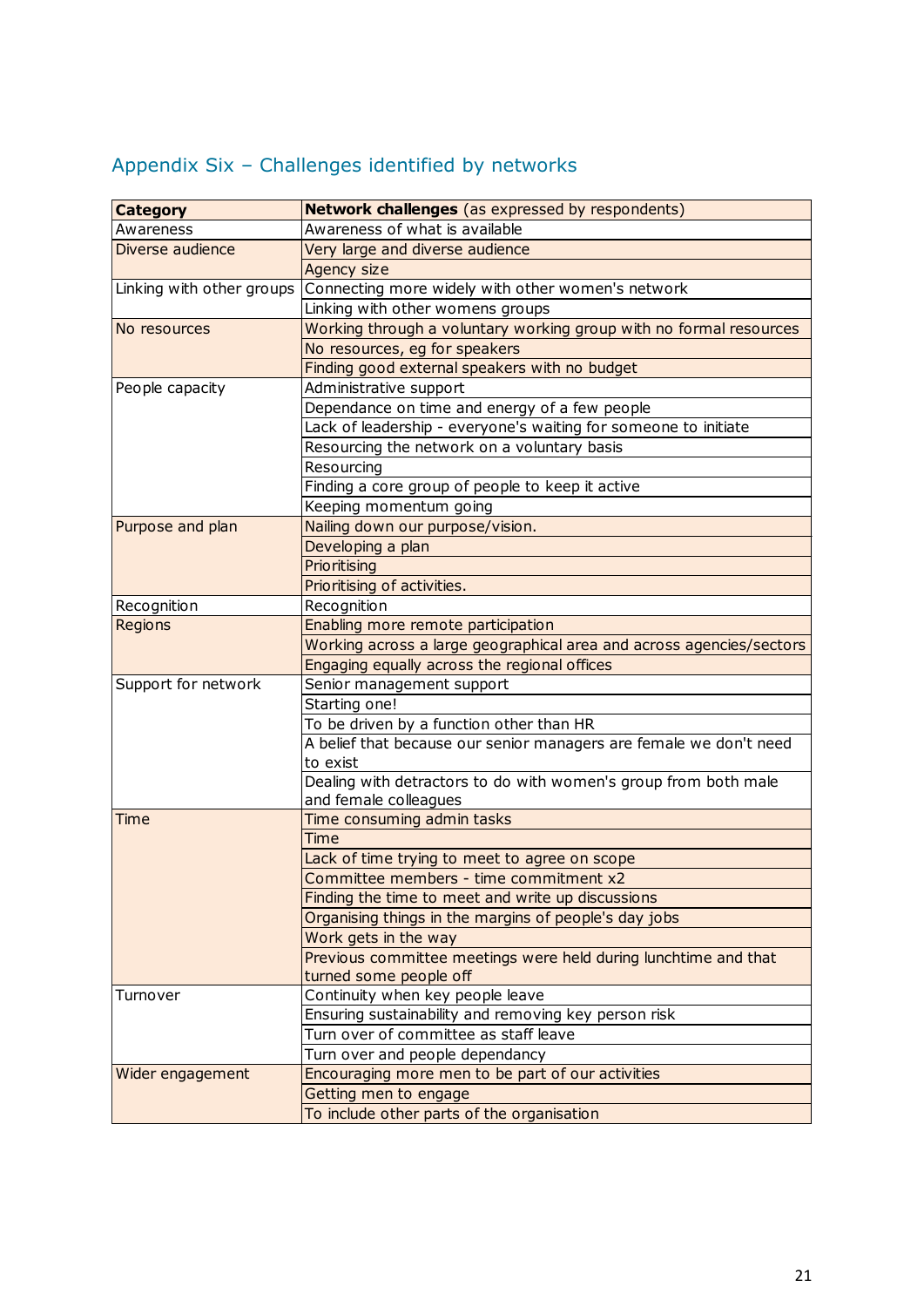## Appendix Seven – Suggestions for GWN or Programme Director (as expressed by networks)

To **help women** to achieve their potential:

- Encourage all agencies to have Networks and challenge those agencies with growth potential in their network to develop further
- Providing opportunities to learn from one another, opportunities on mentoring. Share the communications and resources of common themes (visions, taglines of other networks, etc.)
- Raising awareness. Helping with resource material. If there's a pool of people interested in lunchtime speaking, have a list for us to tap into (and bring into your own offices). Joint activities. Bringing in speakers. Get a digest of the results of this survey (so we can tap into others where they're at).
- influence HR Directors on diversity matters
- Continue to support the Women in Government Conference. Connections to industry based women's networks e.g. women in IT or Lawyers.
- Provide opportunities for networking and mentoring such as speed dating that has already worked well
- Visibility and profile, host/organise events, gather information
- Hold regular agency rep meetings in which resources available are discussed and shared. Continue to share opportunities that come up for Women in the Public Sector.
- Provide resources (toolkits etc), events Connect people and networks Provide a vision and a pathway for networks
- Consider inter-agency secondments. Look at having representatives from govt women groups getting together regularly for meetings
- Keep bringing networks together to share events, resources and learnings
- Help us start one?
- sharing sessions, experiences and resources across agencies
- Ensure that senior management are aware of GWN and will actively support
- Be sufficiently supported to maintain effective network communications
- As I have just begun my support to the network I'm not yet sure. I would be interested to find out more about the GWN.
- We are glad that the GWN Programme Director is seen as an important role in itself. Any help is welcomed.
- Any help is welcome

To help or support women's **networks**:

- Help us to connect our people in the regions to local public sector networks
- Linking to other agencies' networks. Keep organizing seminars and speeches.
- recommend speakers, share "best practice" for setting up new network